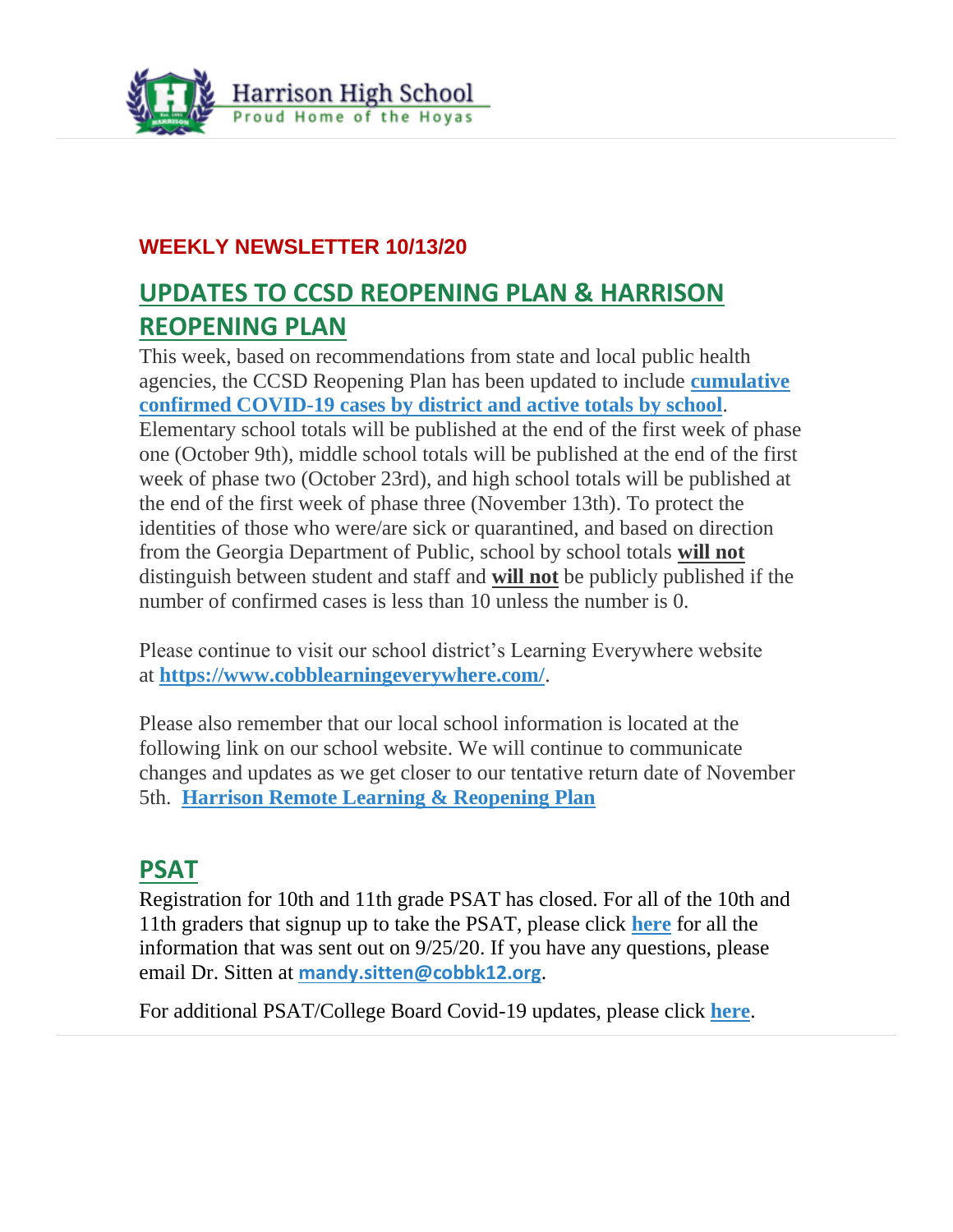## **NEW STUDENTS AND 9TH GRADE CAMPUS TOUR**



# New Students and Freshmen

We are excited you have joined Hoya Nation!

Please join us October 27<sup>th</sup> to tour campus and find your classrooms during your designated times.

This will be a walkthrough only. Teachers will not be present for this event.

**F2F Campus Walkthrough** 

## Tuesday, October 27th

Last Name

Time

A-G ........... 5:00 - 5:30 PM H-M .......... 5:30 - 6:00 PM  $N-S$  ........... 6:00 - 6:30 PM  $T - Z$  ............. 6:30 - 7:00 PM

#### Please note:

To prioritize safety, masks are required for all attendees.

### **SPRING SCHEDULES**

Spring schedules will be available via StudentVUE/ParentVUE on Friday, October 23rd. Students who have a scheduling error due to misplacement may submit a drop/add request using the following link: **[Spring 2021 Drop/Add](https://harrisonhs.formstack.com/forms/spring_2021_drop_add_form)**. Requests for elective changes are not considered errors and should not be submitted. Students are only allowed one submission and should communicate all issues on one form. The deadline to submit a drop/add request is Friday, November 6th at midnight.

## **ATTENDANCE**

We will continue to monitor school attendance each day based on students accessing the CTLS platform in a 24-hour period. If your student has an excused absence or technology issue which prohibits their attendance in the live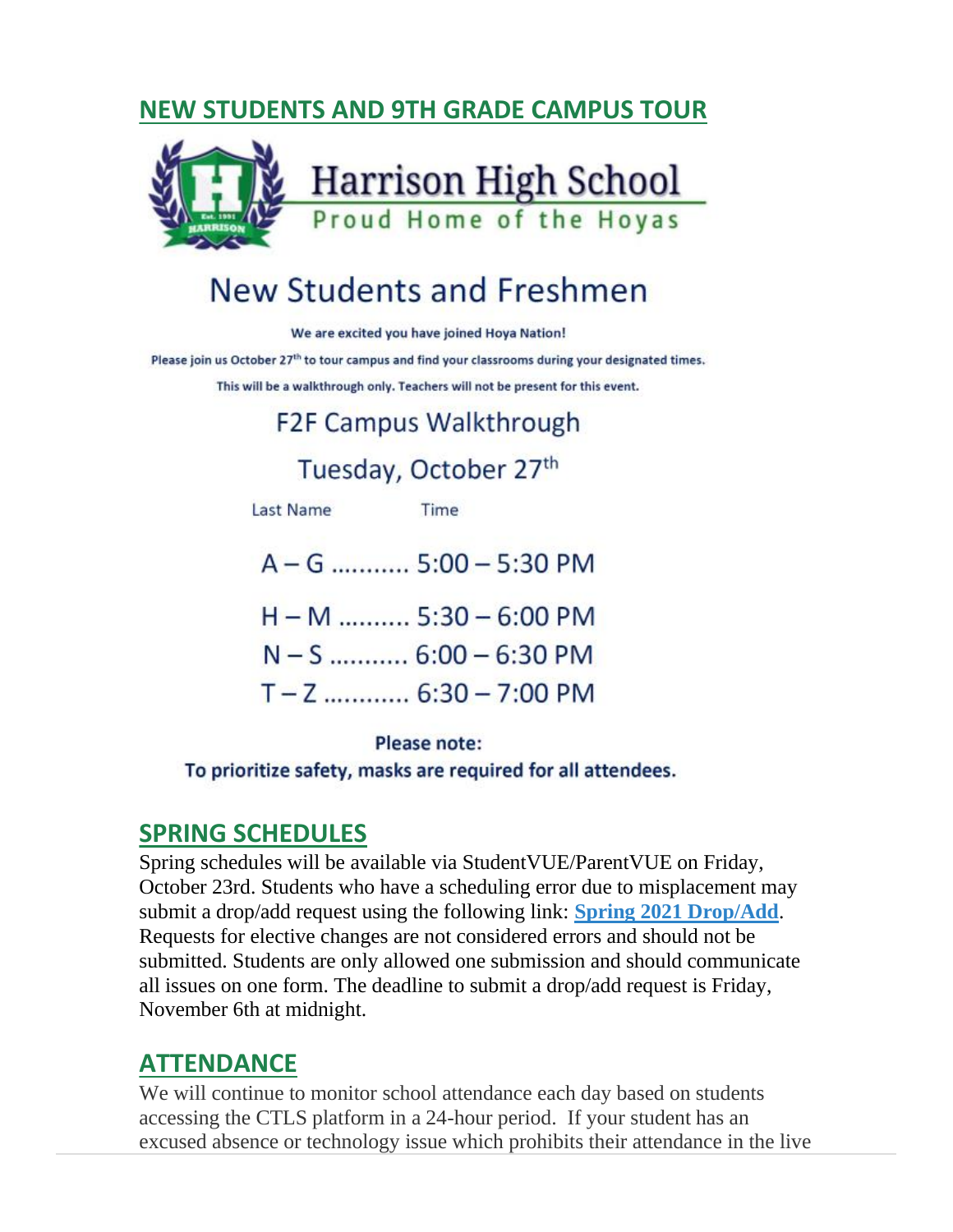CTLS session, please email excuse notes to Kim Greaves at **[HarrisonHSSupport@cobbk12.org](mailto:HarrisonHSSupport@cobbk12.org)**

## **CLINIC NEWSLETTER**

As most of you have heard, our superintendent has announced the start dates for the district's plan to open schools face to face. High School is scheduled, tentatively, to return on Thursday, November 5th.

This is the perfect time to start thinking of health forms that may be needed for the school year and may require a physician's signature. I have included the link for the health forms to make it easier to access.

**<https://www.cobbk12.org/page/11005/medical-forms-and-care-plans>**

Completing these forms, prior to the November start date, will assist the clinic in preparing to receive students. Please email or fax the completed forms to my attention.

- **Confidential # Fax 678-594-8962**
- **[Shannon.keely@cobbk12.org](mailto:Shannon.Keely@cobbk12.org)**

If you have any questions, I am available via email, **[Shannon.keely@cobbk12.org,](mailto:Shannon.Keely@cobbk12.org)** or by phone **678-594-8104 ext. 020.**

As we get closer to our start date, I will send out the plan to schedule a day and time to drop off supplies and medication to the clinic. This will be done by appointment and with authorization forms completed in advance.

I look forward to seeing the students on campus soon! In the meantime, continue to social distance, avoid large gatherings, and mask up.

Shannon Keely, RN BSN

Harrison HS School Nurse

## **PICTURES**

We are now offering 9th-11th grade yearbook photos to be taken in the Presidential gym. Please use the appropriate link for the Sign Up Genius for your student's grade. The dates are as follows…

9th grade-10/21 Freshmen Sign Up **[Link](https://www.signupgenius.com/go/4090c4fafad29a2fe3-9thgrade)** 10th grade-10/28 Sophomore Sign Up **[Link](https://www.signupgenius.com/go/4090c4fafad29a2fe3-9thgrade1)** 11th grade-11/ 4 Junior Sign up **[Link](https://www.signupgenius.com/go/4090c4fafad29a2fe3-11th)**

Protocols must be followed to ensure the health and safety of our staff and students. Students will enter from the bus lanes. Parents will wait in their cars. Students will enter the Presidential gym where a staff member will direct them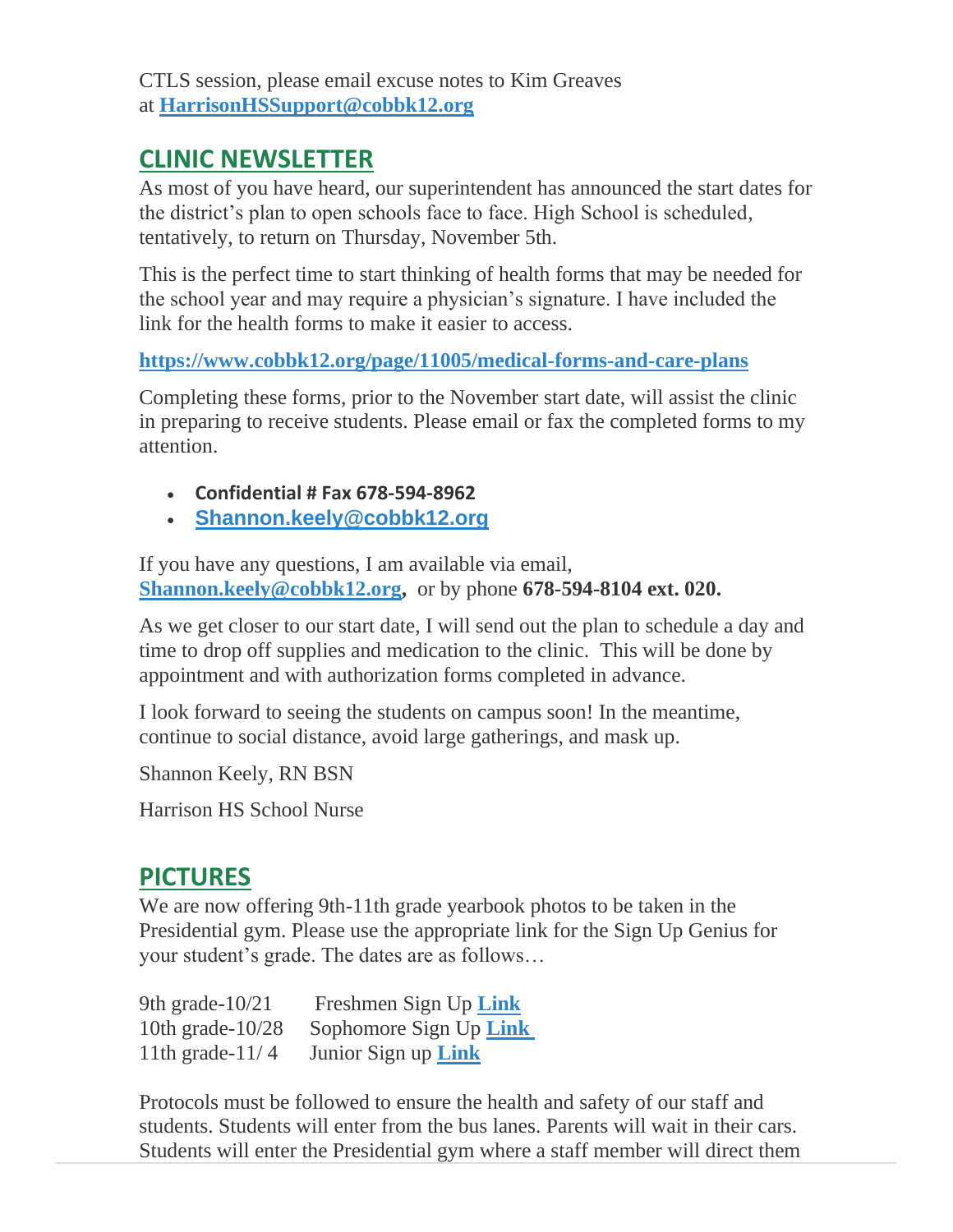to a camera. Social distancing will be strictly enforced. Students must wear a mask except when taking their photo. No props will be used and students will give their student number to identify themselves to the photographer. All Harrison and Lifetouch staff will wear masks. Please only come at the time you sign up for so we can ensure social distancing. If you have any questions, you can direct them to the yearbook sponsor, **[melody.madray@cobbk12.org](mailto:melody.madray@cobbk12.org)**.

## **WOULD YOU LIKE A BOOK?**

If you have library books to return to school, we will have a red book return drop box outside the main street doors on Tuesdays and Wednesdays. Reminder to fill out the form below if you would like to check out a book. We will have it waiting for you in the Attendance office. **<https://bit.ly/2QLJ8h7>**

## **FOOD DISTRIBUTION PLAN**

Remote Learning Meal Plan for Harrison students: Here is the latest information regarding Cobb County Food & Nutrition Service Virtual Feeding Plan for Harrison High School. Please share and continue to follow us for additional details. **[http://www.cobbk12.org/centraloffice/foodservices/](http://info.cobbk12.org/centraloffice/foodservices/)**

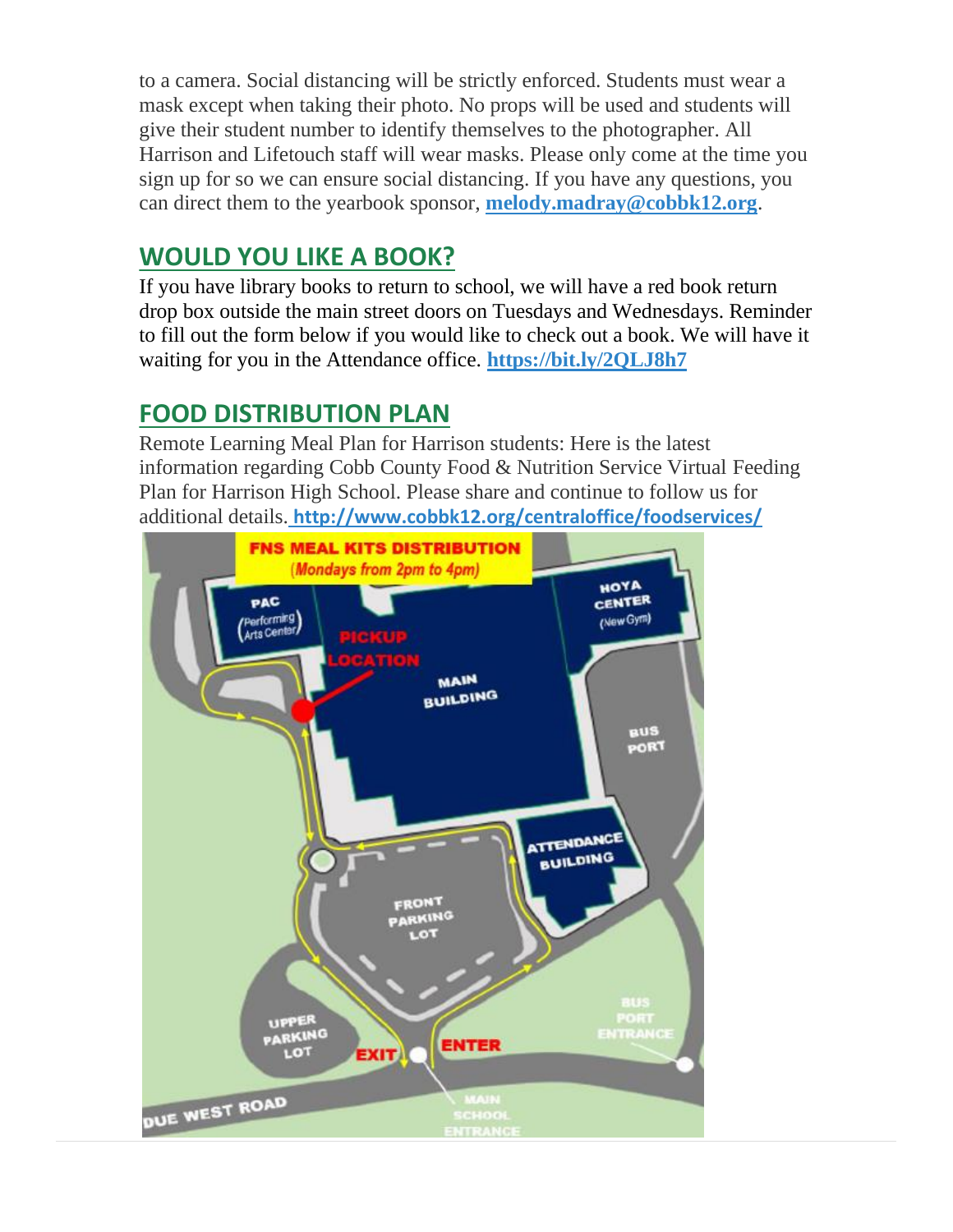## **SENIOR INFORMATION**

**Senior Class:** Mark your calendars! A drive-thru senior breakfast will be held for the class of 2021 (**#rocksolid21**) on **October 21st from 9-10 am**. Detailed instructions will be coming in next week's eblast. Can't wait to see our seniors!

#### **Tips for your Letter of Recommendation (LOR)**

#### **Counselor Rec VS Written Rec**

- In the Common App, counselors are required to complete a school report. In this school report, counselors will give feedback to the college about you as a student. **You do not need to request the school report.** Once you request your transcript, counselors will be notified to complete the school report.
- Most schools have a limited number of LOR they will accept. We recommend you utilize teachers for the written letters as counselors already have a designated space.

#### **Email your teacher first**

• Once you know who you would like to write a LOR, please email the teacher before you request in Naviance.

#### **Pick recommenders thoughtfully**

• We recommend choosing a teacher you've had in 11th or 12th grade or you've had multiple times. These teachers will be most likely to give the most accurate picture of you as a student.

### **SPORTS AND CLUBS**

#### **BASEBALL**

Players and Parents: If you are interested in trying out for the 2021 Baseball Team this year, please visit the following link to sign up. Questions? Reach out to Coach Elkins **[mark.elkins@cobbk12.org](mailto:mark.elkins@cobbk12.org)**

BASEBALL SIGN UP: **<https://coachelkins10.weebly.com/baseball.html>**

#### **WRESTLING**

#### ALL THOSE INTERESTED IN BEING A PART OF THE **WRESTLING** PROGRAM

We are having a parent/information meeting this week on Wednesday the 14th via Zoom at 6:30 pm. If you would like to join the meeting, please click on this **[REMIND 101](http://remind.com/join/8k2fac)** link or text **@8k2fac to 81010** to join the class. This is where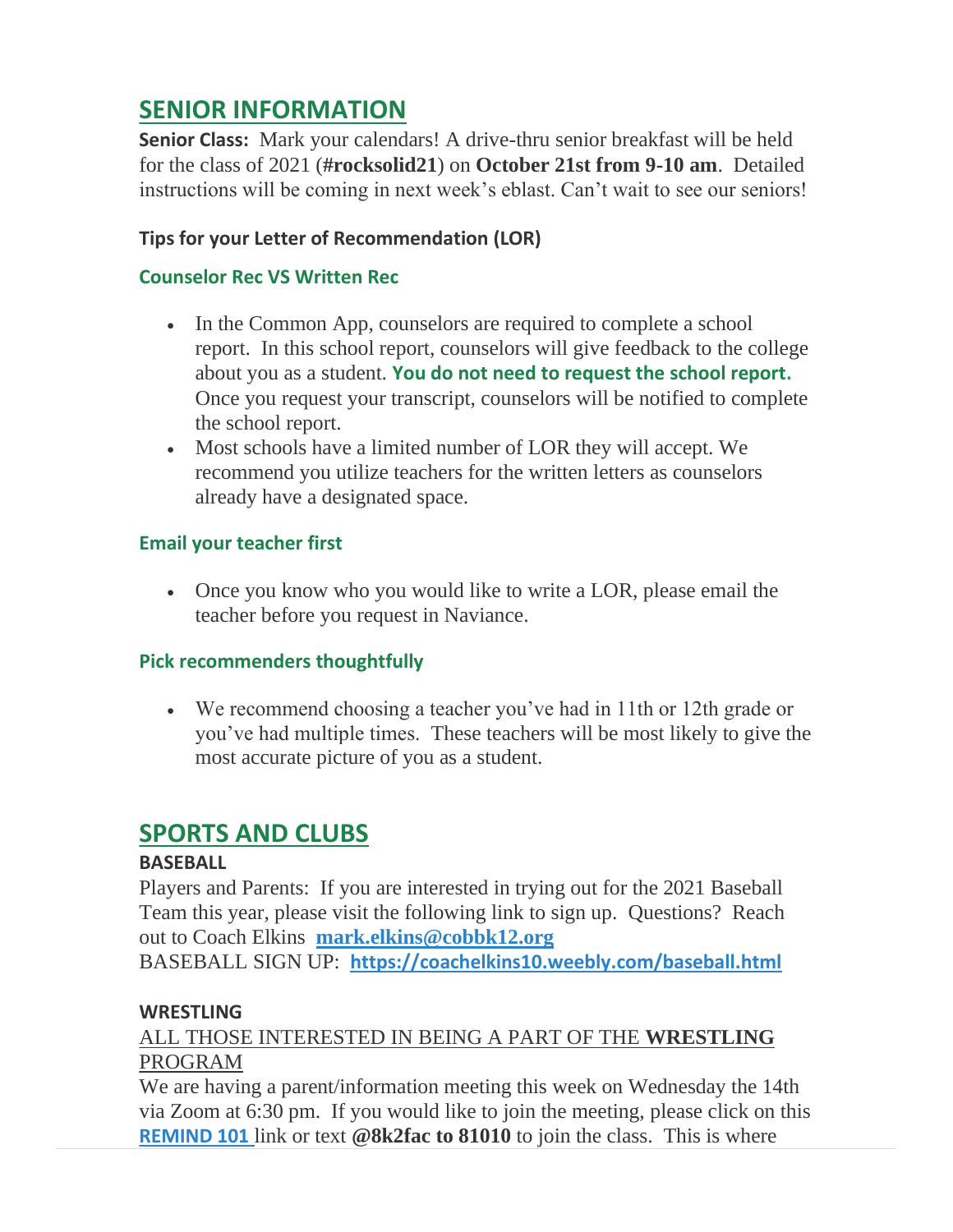you will receive the Zoom join code on the day of the meeting. Must have a physical on file to participate and must be uploaded into the ParentVUE platform.

The first practice is at 3:45 pm on Monday, October 26th.

Head Coach – Jeff Crocker: **[Jeffrey.crocker@cobbk12.org](mailto:Jeffrey.crocker@cobbk12.org)**

#### **BOYS AND GIRLS SOCCER**

We are excited for Spring soccer season to get started. If you are interested in being a part of our team please **[CLICK HERE](https://docs.google.com/forms/d/e/1FAIpQLSejVKRJ30_WmtRggRtJzXt1gSYOyU3GKbXnam36p6NlfhZtmw/viewform?vc=0&c=0&w=1&flr=0&gxids=7757)** and complete our interest form. You can also contact Head Coach Jonathan Gross at **[jonathan.gross@cobbk12.org](mailto:jonathan.gross@cobbk12.org)**.

Pre-season conditioning will begin in December and tryouts will take place in mid-January. Must have sports physical on file to participate in preseason conditioning.

#### **GOLF**

All interested in trying out for Golf for the 2021 Season, Please contact Coach Farmer **[Travis.farmer@cobbk12.org](mailto:%20Travis.farmer@cobbk12.org)**

There will be a virtual parent meeting coming up in the next few weeks. Please look for the date to come soon!

#### **BOYS BASKETBALL**

Please click **[here](https://forms.office.com/Pages/ResponsePage.aspx?id=-x3OL5-ROEmquMR_D8kYLTD0EJWBzvxDisDeAYuASklURFBCNDVBNzM4WURSUUVYVEkwMFFPUEg1SS4u)** to sign up for tryouts Tryouts start on October 26th 10th-12th Grade: 4-5:30 9th Grade: 5:30 - 7:00 October 27th 9th - 12th 4-5:30 Players currently participating in fall sports will tryout at the conclusion of their season.

## **COUNSELING NEWS**

#### **COUNSELING CALENDAR**

Please check the Counseling Calendar frequently for important dates including Virtual Parent and Student Q&A sessions, Virtual College Visit information, and much more! Click here **[Harrison Counseling Calendar](https://calendar.google.com/calendar/embed?src=tasr4q5spailsj1itftjdtn6mk%40group.calendar.google.com&ctz=America%2FNew_York)** or go to the Counseling page on **[www.harrisonhigh.org](http://www.harrisonhigh.org/)**.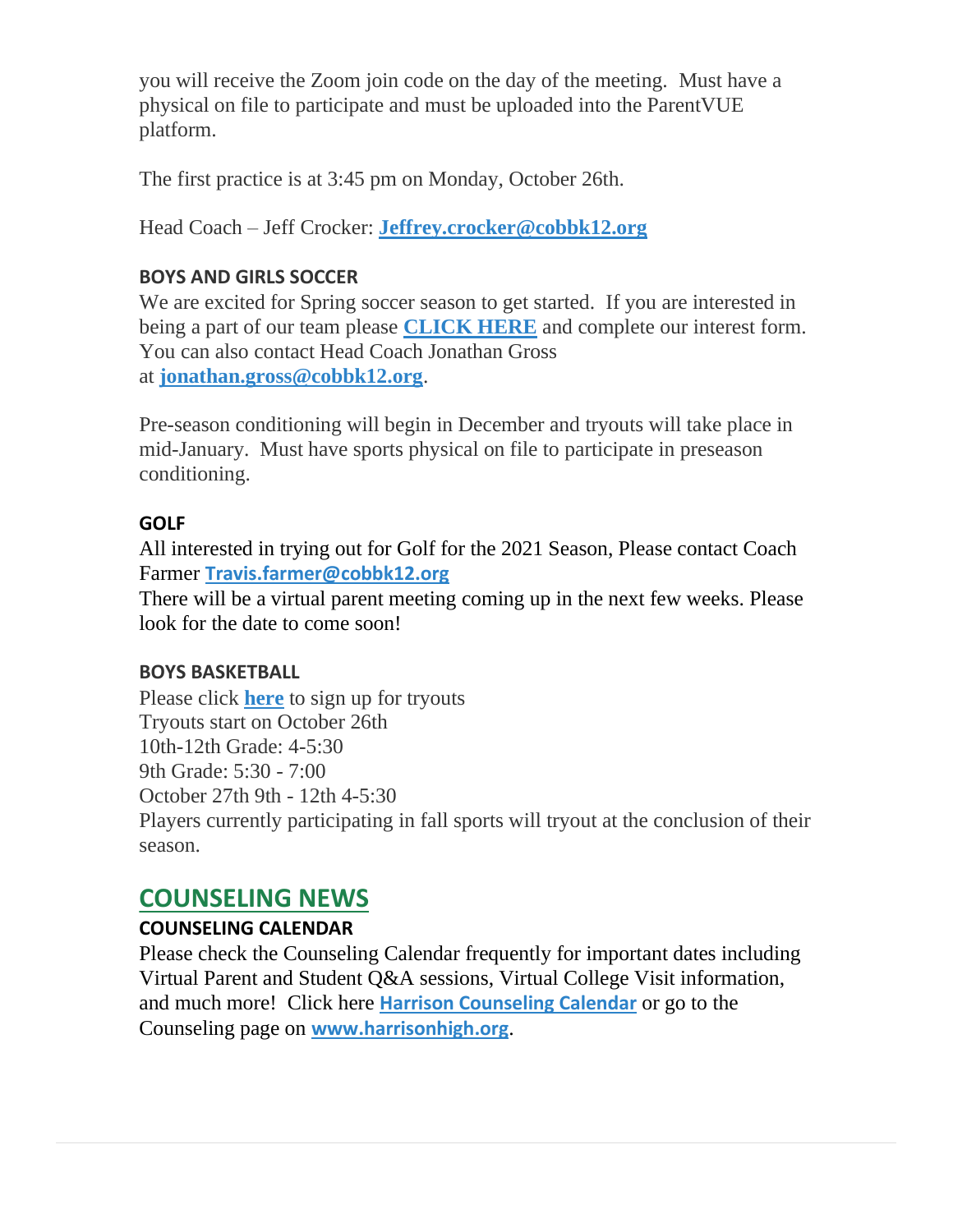#### **VIRTUAL COLLEGE VISITS**

We have several Virtual College Visits set up for our Harrison Students. Please check these out here: **[Harrison Virtual College Visits](https://cobbk12org-my.sharepoint.com/:x:/g/personal/leanna_kor_cobbk12_org/EWP6BGgLdCBOvhv5RDRuCVwBqHA2jXXmnAUqr7hXgxEU7w?rtime=t-E10MJN2Eg)** and on the Counseling Website.

#### **UPCOMING VISITS**



#### **DUAL ENROLLMENT**

Chattahoochee Tech is hosting 2 in-person Dual Enrollment Information sessions as well as 2 Virtual Dual Enrollment sessions: Virtual Sessions: October 12th @ 6 PM Click **[here](https://chattahoocheetech.webex.com/chattahoocheetech/j.php?MTID=ma05febd3db237af543565fa50757ab9a)** for the link October 26th @ 6 PM Click **[here](https://chattahoocheetech.webex.com/chattahoocheetech/j.php?MTID=me5eb0f1dc450ca91f799ddcf3c6300f9)** for the link In-Person Sessions:

### **Dual Enrollment Information Sessions**

October 1, 7, 13 or 22  $6:00 - 7:00$  PM North Metro Campus, Bldg. D 400 Hall 5198 Ross Road, Acworth GA



www.eventbrite.co.uk/e/dual-enrollment-information-session-tickets-121545751615

QUESTIONS? Contact us at Dual. Enroll@ChattahoocheeTech.edu

A Direit of the Technical Callinge System of Genesia. Figuret Departments (Institution,

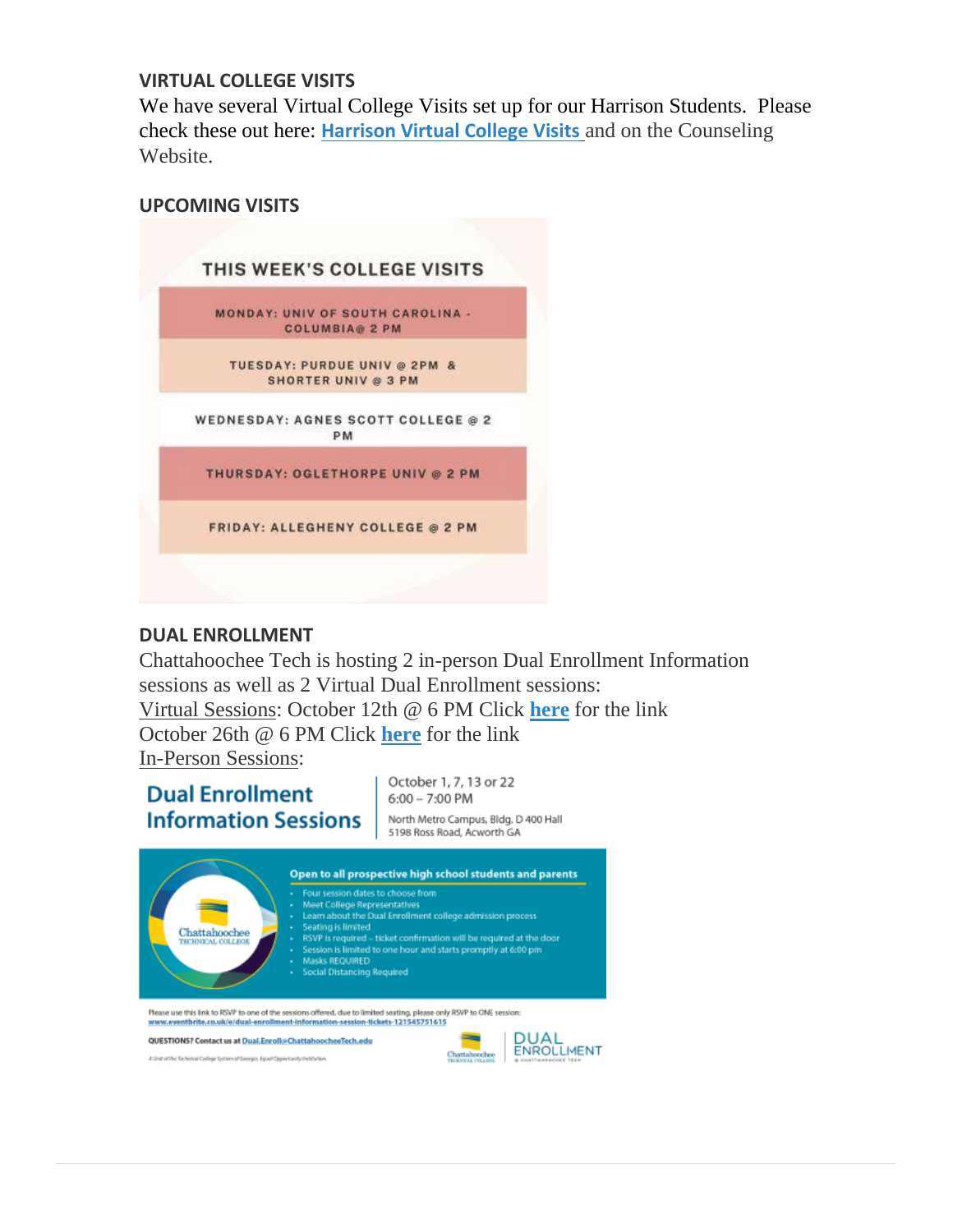#### **PIEDMONT COLLEGE**

Piedmont College will be hosting a free virtual event – Dia de la Familia – on **October 24th, 2020 from 11 AM-2 PM**. Dia de la Familia seeks to bring together and encourage prospective students from the fast-growing Hispanic communities to attend college! The day's activities will include bi-lingual, informative, college-orientated information sessions, and a keynote presentation by an accomplished guest speaker. See Piedmont's diversity and join us in celebrating Hispanic culture and the many possibilities for your bright future! Register here: **[www.piedmont.edu/familia](http://www.piedmont.edu/familia)**.

#### **TUTORING INFORMATION**



**ONLINE TUTORING ASSISTANCE SCHOOL CLOSURE UPDATED HOURS: 9AM-IIPM** 

- . Go to TutorATL.org
- · Cobb students: Use your **Cobb County Public Library PASS** account
- · Login: student number
- · Password: birthday (2-digit month and 2-digit day)







One-on-one, on-demand homework help for K-12 students Online tutors available daily, including bilingual Spanish tutors Math help, essay writing assistance, SAT prep, and much more!

#### **SCHOLARSHIP INFORMATION**

Please join us for a Zoom meeting on Wednesday, October 14th, at 2:00 PM for Scholarship Information. Register at the following link: **[Scholarship Tips Registration](https://forms.office.com/Pages/ResponsePage.aspx?id=-x3OL5-ROEmquMR_D8kYLaUD1K_Pl6ZOsbbAKVJkKlFUQjdKS1gyR004SVVQUFlXVk9TTlZUOUtRUC4u) Tips that will be covered will include:** Where to look for Scholarships? Tips When Applying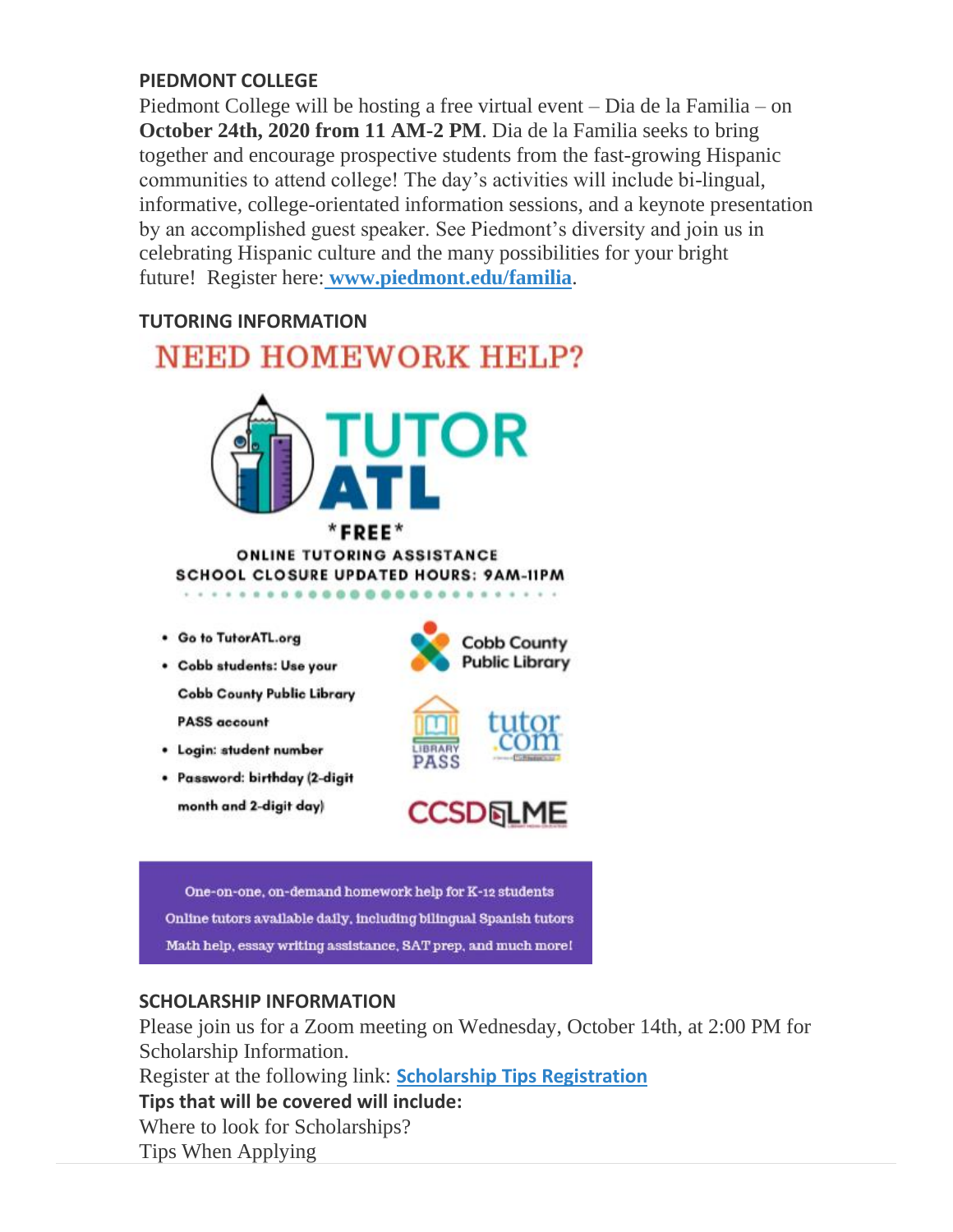Essay Writing Tips

#### **FAFSA**

Free Application for Federal Student Aid (FAFSA) is now open for students/families to apply. More information available here: **[FAFSA](https://www.google.com/url?q=https://www.salliemae.com/college-planning/financial-aid/fafsa/?dtd_cell%3DSMPLCADCOTDOOTOTOTHOTHRN010042&sa=D&source=calendar&usd=2&usg=AOvVaw3KtidqSBTCgmhtou0nHHxw)  [Information and Application](https://www.google.com/url?q=https://www.salliemae.com/college-planning/financial-aid/fafsa/?dtd_cell%3DSMPLCADCOTDOOTOTOTHOTHRN010042&sa=D&source=calendar&usd=2&usg=AOvVaw3KtidqSBTCgmhtou0nHHxw)**.

#### **FREE FOOD**



#### **WORK PERMIT**

When the student has been offered a position, the student will access **[Work Permit Datasheet](https://nam03.safelinks.protection.outlook.com/?url=https%3A%2F%2Fwww.dol.state.ga.us%2FWS4-MW5%2Fcics.jsp%3FTRANSID%3DWP17%26FRMNAME%3DWP17&data=02%7C01%7CAudra.Skalski%40cobbk12.org%7C856357e8e49d4d50041d08d80cb84415%7C2fce1dfb919f4938aab8c47f0fc9182d%7C0%7C1%7C637273332845584845&sdata=sYK4oD2g8pZe2iY4gQXjSHJq%2FGMstnRRcs7%2F3kUZoWc%3D&reserved=0)** to complete the first section (Section A) of the work permit datasheet. The student's new employer will complete Section B of the permit datasheet and provide the student with an **MSK #** that the student will submit to Harrison High School via email: **[harrison@cobbk12.org](mailto:%20harrison@cobbk12.org)**. The information will then be verified and the work permit issued and sent back via the email address provided. Please allow 48-72 hours for completion.

Be sure to follow your Counseling Staff on Twitter and Instagram: **@HoyaCounselors**